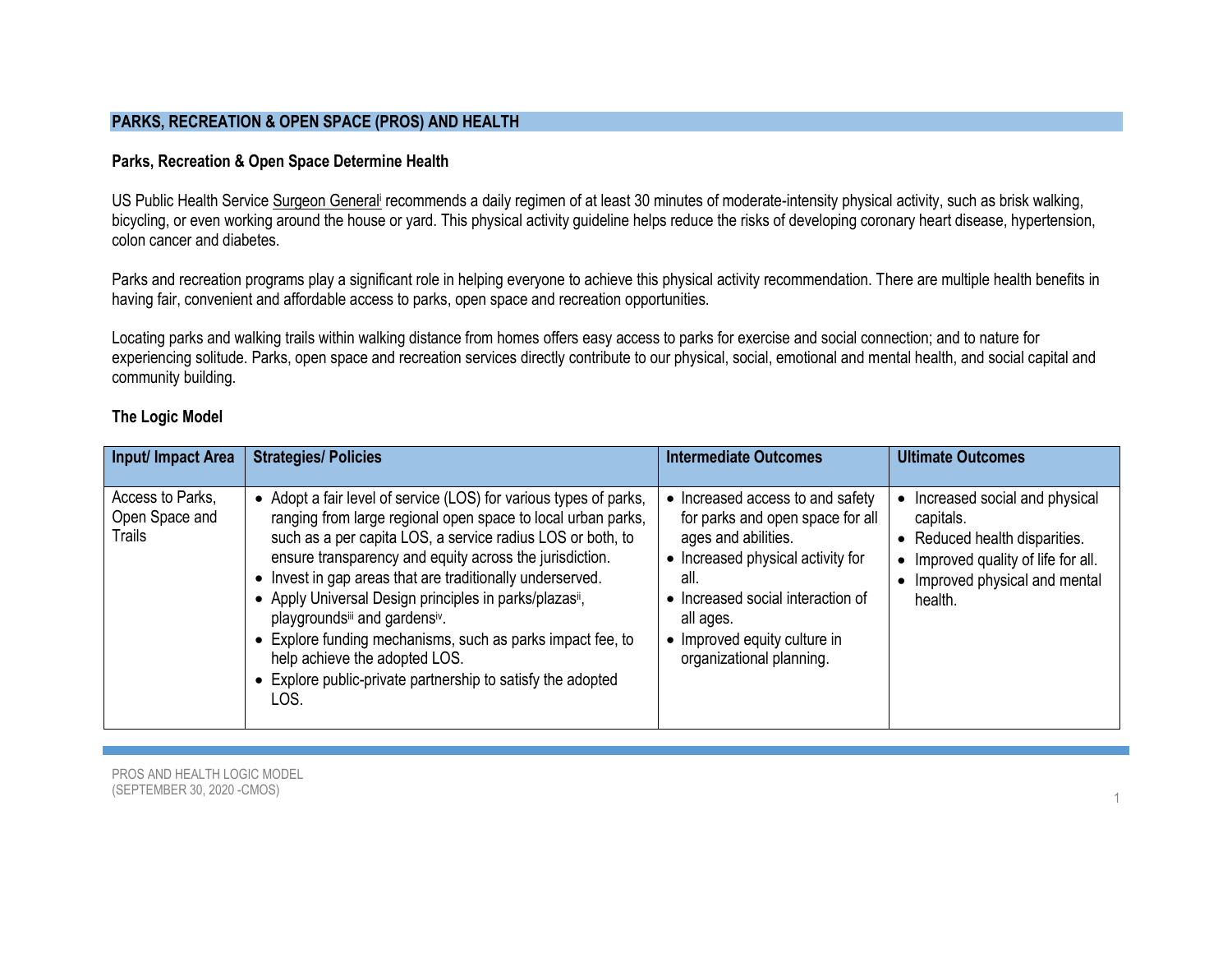| Input/ Impact Area                               | <b>Strategies/ Policies</b>                                                                                                                                                                                                                                                                                                         | <b>Intermediate Outcomes</b>                                                                                                                                                                                                         | <b>Ultimate Outcomes</b>                                                                                                                                                                                                                                                                                                                                                         |
|--------------------------------------------------|-------------------------------------------------------------------------------------------------------------------------------------------------------------------------------------------------------------------------------------------------------------------------------------------------------------------------------------|--------------------------------------------------------------------------------------------------------------------------------------------------------------------------------------------------------------------------------------|----------------------------------------------------------------------------------------------------------------------------------------------------------------------------------------------------------------------------------------------------------------------------------------------------------------------------------------------------------------------------------|
| Access to Diverse<br>Recreation<br>Opportunities | • Provide scholarships to offset cost recovery of programs and<br>encourage underserved population participation.<br>• Offer free drop-in programming for all ages.<br>• Provide learning and fun opportunities through arts, culture,<br>and active lifestyle programs.                                                            | • Increased program affordability<br>for low-income populations.<br>• Increased program participation<br>among underserved<br>populations.                                                                                           | • Reduced health disparities.<br>• Improved health and well-being<br>outcomes of the underserved.<br>• Increased social capital.<br>Increased community diversity<br>and inclusiveness.                                                                                                                                                                                          |
| Park Design and<br>Maintenance                   | • Design parks as community gathering space.<br>• Provide green space, natural playscapes and open space for<br>recreation.<br>• Incorporate public arts in park design.<br>• Adopt an equitable maintenance level of service.<br>• Apply Universal Design and Crime Prevention through<br>Environmental Design (CPTED) principles. | • Increased usage of parks for<br>social and recreational<br>purposes for all.<br>• Increased park safety.                                                                                                                           | • Improved physical health of<br>residents in close proximity.<br>Improved mental and<br>$\bullet$<br>emotional health by providing<br>access to green space.<br>• Increased social and physical<br>capitals.<br>• Increased community diversity<br>and inclusiveness.<br>• Improved property values of<br>nearby homes.<br>Improved economy.<br>• Improved neighborhood safety. |
| Playground Design<br>and Maintenance.            | • Design playground as outdoor community space for children<br>to learn, explore, play, get physical activity and social<br>interaction.<br>• Ensure well-maintained and safe facilities to prevent injuries.                                                                                                                       | • Increased physical activity and<br>social connection among<br>children.<br>• Improved social and cognitive<br>behaviors for children by<br>creating opportunities for<br>learning and socializing.<br>• Reduced injuries caused by | Improved physical health of<br>$\bullet$<br>children living in close<br>proximity.<br>Improved quality of life.<br>$\bullet$<br>• Improved neighborhood safety.                                                                                                                                                                                                                  |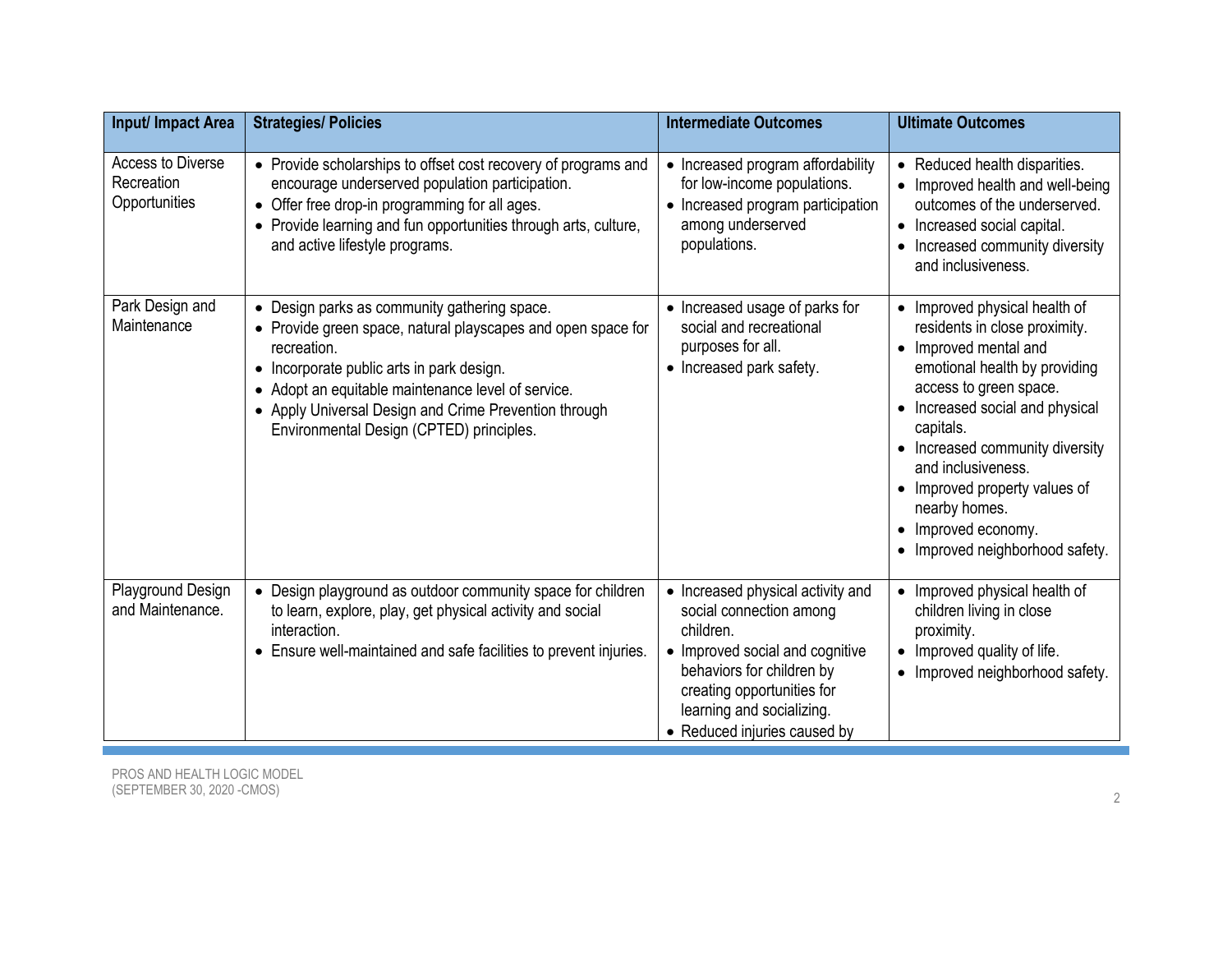| Input/ Impact Area                                        | <b>Strategies/ Policies</b>                                                                                                                                                                                                                                                                                                                                                                                                                                                                           | <b>Intermediate Outcomes</b>                                                                                                                                                                                                        | <b>Ultimate Outcomes</b>                                                                                                                                                                                                                                                                                                                                                                                                                                                         |
|-----------------------------------------------------------|-------------------------------------------------------------------------------------------------------------------------------------------------------------------------------------------------------------------------------------------------------------------------------------------------------------------------------------------------------------------------------------------------------------------------------------------------------------------------------------------------------|-------------------------------------------------------------------------------------------------------------------------------------------------------------------------------------------------------------------------------------|----------------------------------------------------------------------------------------------------------------------------------------------------------------------------------------------------------------------------------------------------------------------------------------------------------------------------------------------------------------------------------------------------------------------------------------------------------------------------------|
| Recreation<br><b>Facilities Design</b><br>and Maintenance | • Develop recreation programs and services to meet the<br>needs of all population segments.<br>• Design community centers as inter-generational gathering<br>space and opportunities for programming.<br>• Provide safe gym and workout equipment for all ages.<br>• Incorporate public arts in facility design.<br>• Apply universal design and CPTED principles.                                                                                                                                    | unsafe equipment.<br>• Increased recreation and social<br>interaction opportunities for all.<br>• Increased inter-generational<br>interactions.<br>• Increased continuous learning<br>for all ages.<br>• Increased facility safety. | • Improved physical and mental<br>health.<br>• Improved neighborhood safety.<br>Increased social and physical<br>capitals.<br>• Increased community diversity<br>and inclusiveness.                                                                                                                                                                                                                                                                                              |
| Trails and<br>Greenspace Design<br>and Maintenance        | • Connect on-street with off-street trails.<br>• Provide green elements to attract physical activity.<br>• Provide safe and well-maintained routes to parks and<br>greenspace.<br>• Provide equitable access to nature.<br>• Apply CPTED best practices in trail and open space design.<br>• Provide outdoor recreation programs for nature exploration.<br>• Work with the county and other jurisdictions to identify safe<br>access to salt and freshwater shorelines for low-impact<br>recreation. | • Increased physical activity, both<br>locally and regionally.<br>• Increased nature appreciation.<br>• Reduced "nature-deficit<br>disorder <sup>v vi"</sup> .<br>• Increased trail and open space<br>safety.                       | • Increased life expectancy.<br>Improved physical and mental<br>health, particularly targeting<br><b>Attention Deficit and</b><br><b>Hyperactivity Disorder and</b><br>Nature Deficit Disorder.<br>Improved physical, social,<br>$\bullet$<br>emotional and mental health.<br>Reduced crime.<br>Reduced injuries.<br>$\bullet$<br>Improved property value.<br>Improved economy.<br>$\bullet$<br>Improved neighborhood safety.<br>Increased social and<br>environmental capitals. |
| Recreation<br>Programming                                 | • Work with local communities to design culturally appropriate<br>programs that meet local needs.                                                                                                                                                                                                                                                                                                                                                                                                     | • Increased physical activity and<br>social interaction.                                                                                                                                                                            | Improved health and well-<br>being.                                                                                                                                                                                                                                                                                                                                                                                                                                              |
|                                                           | • Provide both indoor and outdoor recreation.                                                                                                                                                                                                                                                                                                                                                                                                                                                         | • Increased opportunities for                                                                                                                                                                                                       | Improved quality of life.                                                                                                                                                                                                                                                                                                                                                                                                                                                        |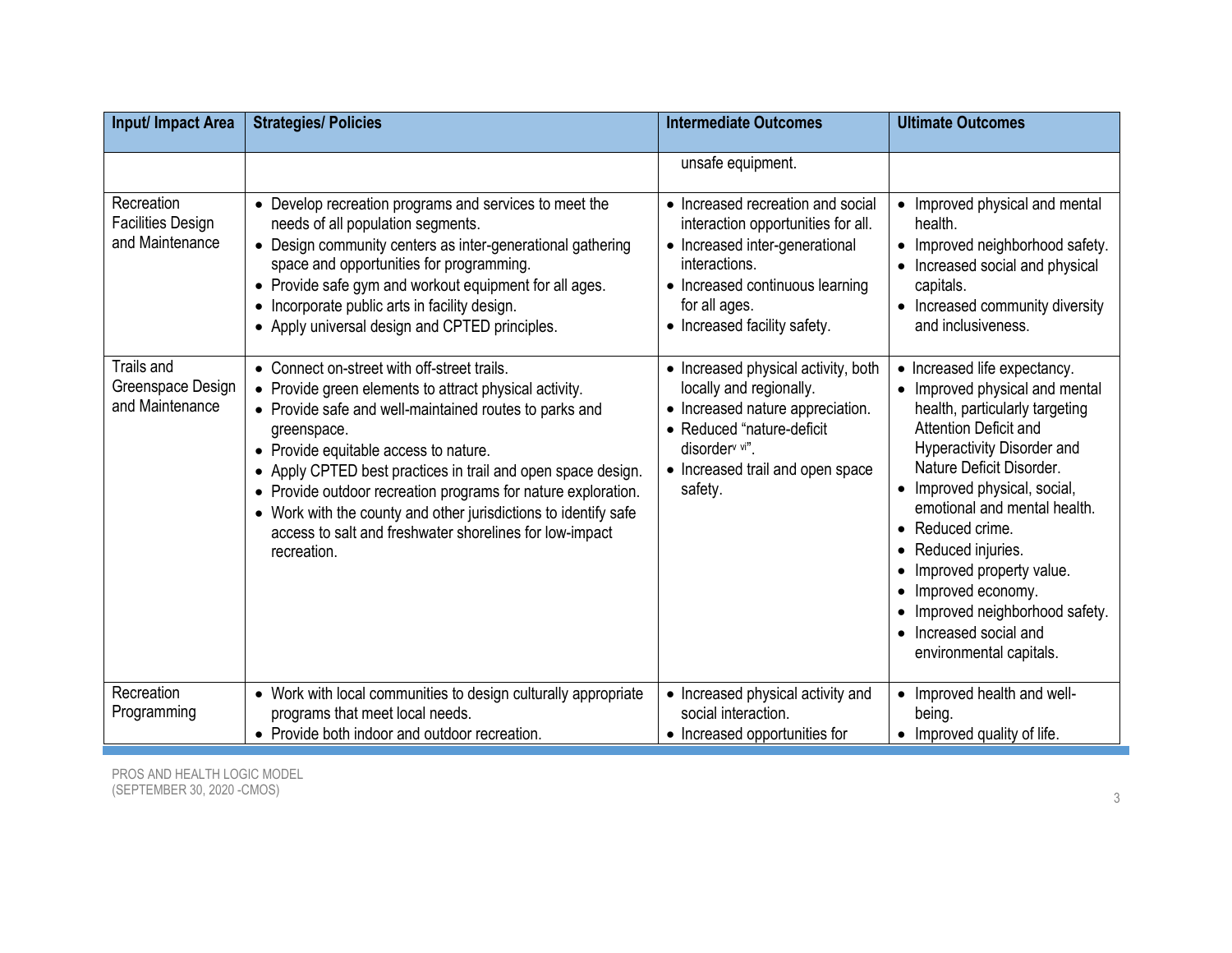| Input/ Impact Area                                                      | <b>Strategies/ Policies</b>                                                                                                                                                                                                                                                                                                                                                                                                  | <b>Intermediate Outcomes</b>                                                                                                                                                                                                  | <b>Ultimate Outcomes</b>                                                                                                                                                                                                                  |
|-------------------------------------------------------------------------|------------------------------------------------------------------------------------------------------------------------------------------------------------------------------------------------------------------------------------------------------------------------------------------------------------------------------------------------------------------------------------------------------------------------------|-------------------------------------------------------------------------------------------------------------------------------------------------------------------------------------------------------------------------------|-------------------------------------------------------------------------------------------------------------------------------------------------------------------------------------------------------------------------------------------|
|                                                                         | • Develop healthy lifestyle programs, such as healthy eating,<br>cooking and community gardening, etc.<br>• Offer creative arts program for healing and mental health.                                                                                                                                                                                                                                                       | developing healthy behaviors<br>and lifestyles.                                                                                                                                                                               | • Increased social capital.                                                                                                                                                                                                               |
| Park Prescription<br>(Rx) Program                                       | • Partner with insurers, hospitals, and doctors to create a park<br>prescription program <sup>vii</sup> by prescribing recreation programs to<br>patients to improve health and wellbeing.                                                                                                                                                                                                                                   | • Reduced reliance on<br>medication to prevent multiple<br>health conditions, such as<br>obesity and diabetes.                                                                                                                | Improved physical and mental<br>$\bullet$<br>health of patients.<br>• Improved patient ownership<br>and focus on self-care.<br>• Increased human capital.                                                                                 |
| Other<br>Administrative<br>Policies                                     | • Adopt a Healthy Food Policy: Provide healthy food options in<br>all concessions, vending machines, programs, and other<br>opportunities where Parks agencies distribute food.<br>• Adopt a Food Waste Policy: Reduce food waste at all stages<br>of the food service process.<br>• Adopt a Smoke-Free Parks Policy: Prohibit the use of<br>smoked or vaporized tobacco products on all parks and<br>recreation facilities. | • Reduced prevalence of obesity<br>and diabetes among children.<br>• Reduced second-hand smoke<br>exposure on park properties.                                                                                                | Improved physical health,<br>particularly among children.<br>• Improved overall population<br>health.                                                                                                                                     |
| Health-in-All<br>Policies and<br><b>Meaningful Public</b><br>Engagement | • Consider health impacts and outcomes in parks design and<br>recreation programming decision-making.<br>• Meaningfully engage local communities in needs<br>assessment, and planning and design of facilities and<br>programs to address the genuine needs of local populations<br>and the underserved, avoid cookie-cutter approach, and<br>encourage usage.                                                               | • Increased program participation<br>and park usage.<br>• Increased local leadership<br>training opportunities.<br>• Improved organizational culture<br>by focusing on health<br>disparities and policy impacts<br>on health. | Improved physical and mental<br>$\bullet$<br>health of population.<br>• Reduced health disparities.<br>Increased social, human and<br>$\bullet$<br>political capitals.<br>Improved community diversity<br>$\bullet$<br>and inclusiveness. |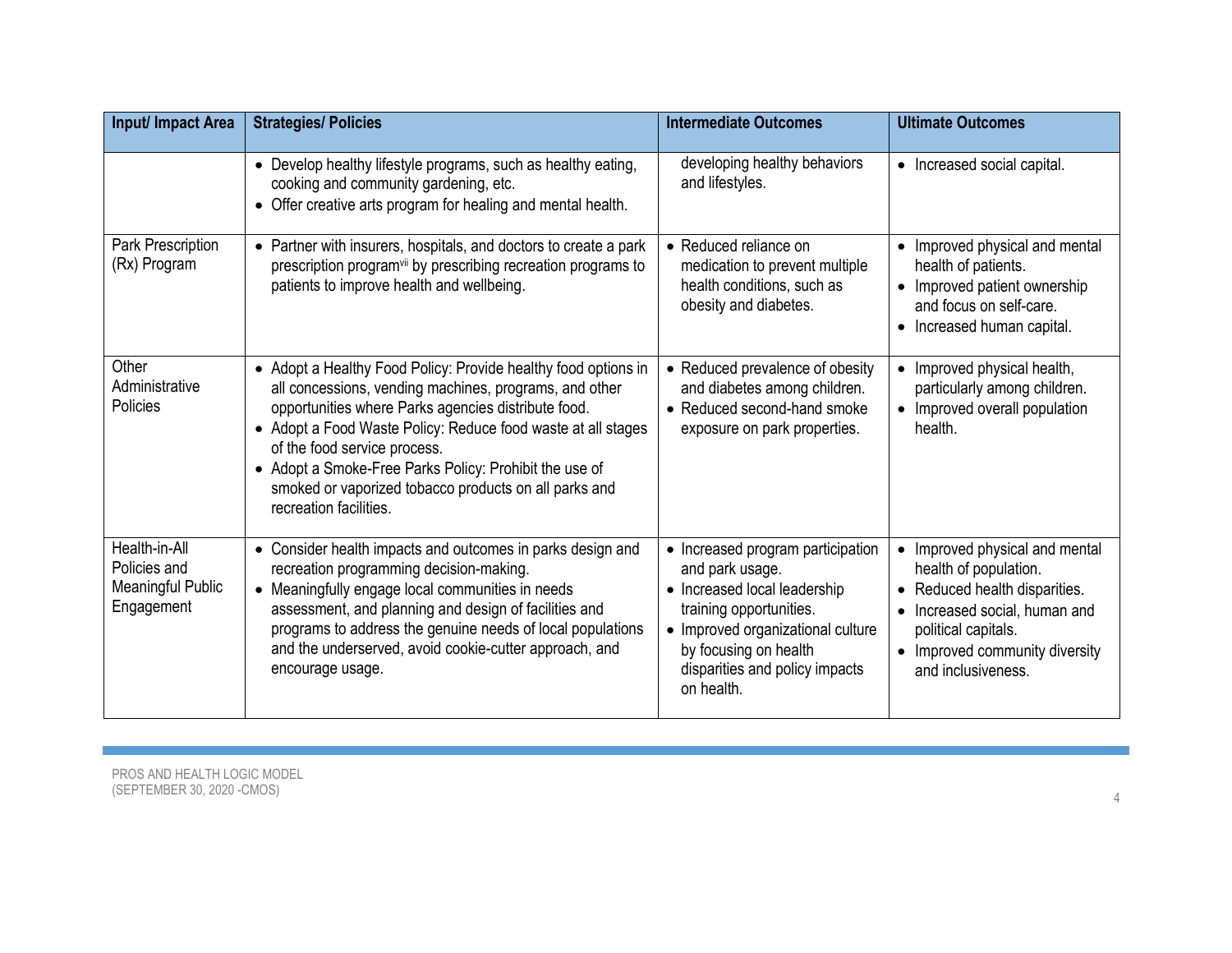# **Research Evidence**

# **Parks and Recreation in General**

Burns, Jo. 2017. "Focus Toward the Future: Parks and Recreation in Public Health." *Recreation, Parks, and Tourism in Public Health* 1: 115-126. [https://www.jstor.org/stable/10.2979/rptph.1.1.09#metadata\\_info\\_tab\\_contents.](https://www.jstor.org/stable/10.2979/rptph.1.1.09#metadata_info_tab_contents)

Colman, Allison. 2019. "Commit to Health: Fulfilling Park and Recreation's Role as a Health and Wellness Leader." *Parks and Recreation Magazine*. [https://www.nrpa.org/parks-recreation-magazine/2019/march/commit-to-health-fulfilling-park-and-recreations-role-as-a-health-and-wellness-leader/.](https://www.nrpa.org/parks-recreation-magazine/2019/march/commit-to-health-fulfilling-park-and-recreations-role-as-a-health-and-wellness-leader/)

Crompton, John L. 2001. *Parks and Economic Development*. PAS Report No. 502. Chicago, Illinois: American Planning Association. [https://www.planning.org/publications/report/9026840/.](https://www.planning.org/publications/report/9026840/)

Dannenburg, Andrew L., Howard Frumkin, and Richard J. Jackson, ed. 2011. *Making Healthy Places: Designing and Building for Health, Well-Being, and Sustainability.* Washington, DC: Island Press. [https://www.researchgate.net/publication/261215792\\_Making\\_Healthy\\_Places\\_Designing\\_and\\_Building\\_for\\_Health\\_Well-](https://www.researchgate.net/publication/261215792_Making_Healthy_Places_Designing_and_Building_for_Health_Well-Being_and_Sustainability_by_Andrew_L_Dannenberg_Howard_Frumkin_and_Richard_J_Jackson)Being and Sustainability by Andrew L Dannenberg Howard Frumkin and Richard J Jackson.

Frumkin, Howard, and Mary Eysenbach. 2004. "How Cities Use Parks to Improve Public Health". *APA City Parks Forum Briefing Papers* 7. [https://www.planning.org/publications/document/9148676/.](https://www.planning.org/publications/document/9148676/)

Garcia, Robert, Erica Flores, and Sophia Mei-Ling. 2003. "Healthy Children, Healthy Communities: Schools, Parks, Recreation, and Sustainable Regional Planning." *Fordham Urban Law Journal* 31, no. 5.

[https://ir.lawnet.fordham.edu/cgi/viewcontent.cgi?referer=https://www.google.com/&httpsredir=1&article=2194&context=ulj.](https://ir.lawnet.fordham.edu/cgi/viewcontent.cgi?referer=https://www.google.com/&httpsredir=1&article=2194&context=ulj)

Kruger, Judy. 2008. "Parks, Recreation, and Public Health Collaborative." *Environ Health Insights* 2: 123-125. [https://www.ncbi.nlm.nih.gov/pmc/articles/PMC3091337/.](https://www.ncbi.nlm.nih.gov/pmc/articles/PMC3091337/)

Lau, Clement. 2018. "Parks and Public Health: Working Together to Advance Health and Wellness." National Recreation and Parks Association Open Space (Blog). April 2, 2018. Accessed April 7, 2020. [https://www.nrpa.org/blog/parks-and-public-health-working-together-to-advance-health-and-wellness/.](https://www.nrpa.org/blog/parks-and-public-health-working-together-to-advance-health-and-wellness/)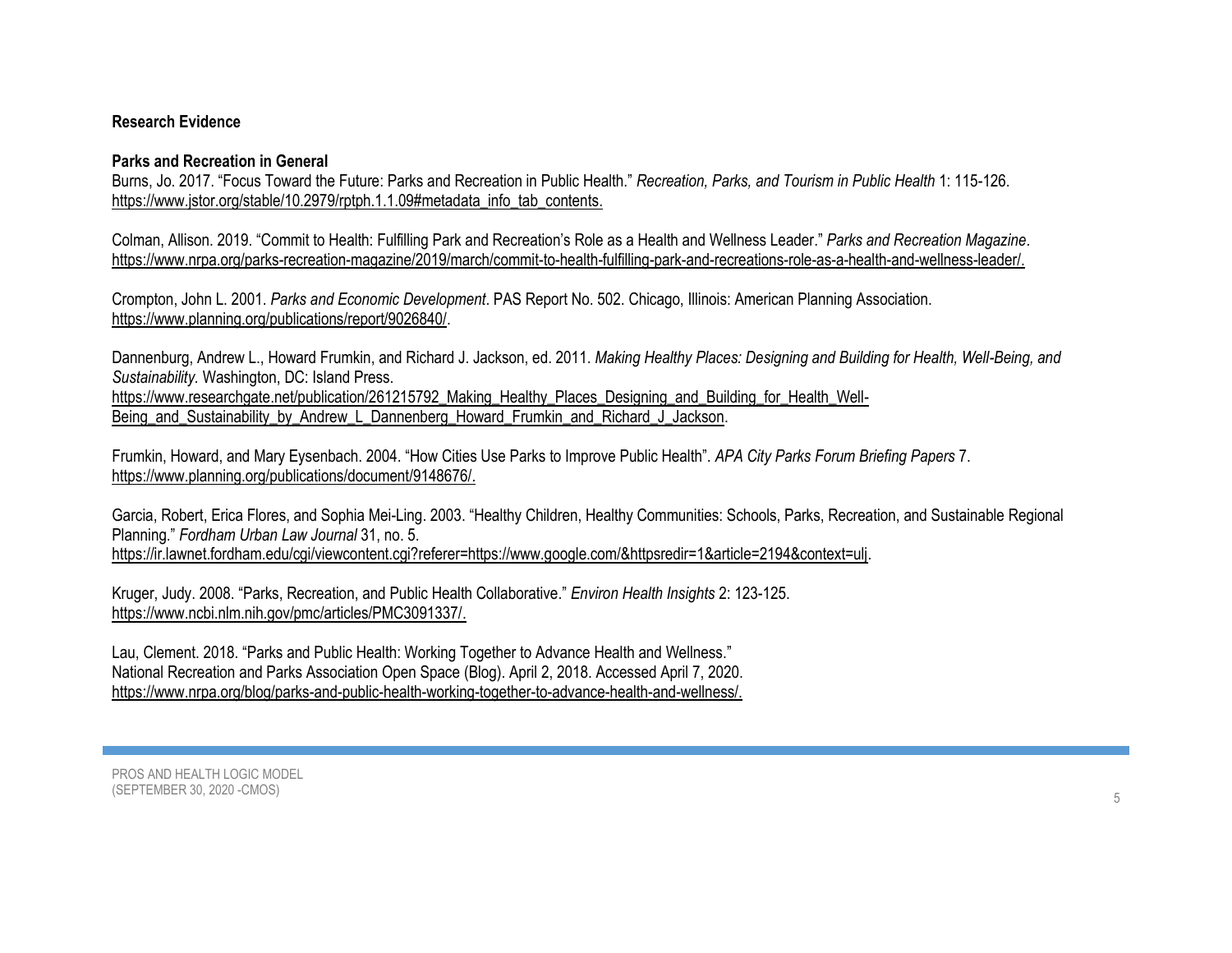Mowen, Andrew. 2003. "Community Efforts, Community Health". *Parks and Recreation* 38, 5:36-39. [https://www.andrewmowen.com/uploads/4/9/1/5/49152953/community\\_efforts\\_community\\_health.pdf.](https://www.andrewmowen.com/uploads/4/9/1/5/49152953/community_efforts_community_health.pdf)

Mozur, Teresa. 2016. "Six Reasons Why Parks Matter for Health". Robert Wood Johnson Foundation Culture of Health (Blog). August 22, 2016. Accessed April 7, 2020. [https://www.rwjf.org/en/blog/2016/08/6\\_reasons\\_why\\_parks.html.](https://www.rwjf.org/en/blog/2016/08/6_reasons_why_parks.html)

Policy Link. 2007. "Why Place Matters: Building the Movement for Healthy Communities". [https://www.policylink.org/resources-tools/why-place-matters-building](https://www.policylink.org/resources-tools/why-place-matters-building-the-movement-for-healthy-communities)[the-movement-for-healthy-communities.](https://www.policylink.org/resources-tools/why-place-matters-building-the-movement-for-healthy-communities)

Schroeder, Timothy D. 1982. "The Relationship of Local Park and Recreation Services to Residential Property Values". *Journal of Leisure Research* 14, no. 3: 223-234. [https://doi.org/10.1080/00222216.1982.11969519.](https://doi.org/10.1080/00222216.1982.11969519)

Schwartz, Anne. 2009. "Good Parks Are Good for the Economy." *Gotham Gazette*. Accessed April 8, 2020. [https://www.gothamgazette.com/index.php/environment/250-good-parks-are-good-for-the-economy.](https://www.gothamgazette.com/index.php/environment/250-good-parks-are-good-for-the-economy)

#### **Access to Parks and Recreation**

Frank, Lawrence, Peter O. Engelke, and Thomas L. Schmid. 2003. *Health and Community Design: The Impact of the Built Environment on Physical Activity*. Washington, DC: Island Press.

[https://www.researchgate.net/publication/37717305\\_Health\\_and\\_Community\\_Design\\_The\\_Impact\\_Of\\_The\\_Built\\_Environment\\_On\\_Physical\\_Activity.](https://www.researchgate.net/publication/37717305_Health_and_Community_Design_The_Impact_Of_The_Built_Environment_On_Physical_Activity)

Humpel, N., Neville Owen, and Eva Leslie. 2002. "Environmental Factors Associated with Adults' Participation in Physical Activity: A Review." *American Journal of Preventative Medicine* 22, no. 3:188-199[. https://ro.uow.edu.au/cgi/viewcontent.cgi?article=1243&context=sspapers.](https://ro.uow.edu.au/cgi/viewcontent.cgi?article=1243&context=sspapers)

Payne, Laura, Elizabeth Orsega-Smith, Mark Roy and Geoffrey Godbey. 2005. "Local Parks and the Health of Older Adults: Results from an Exploratory Study". *Journal of Parks and Recreation* 33, 10:64–71. [https://js.sagamorepub.com/jpra/article/view/1433.](https://js.sagamorepub.com/jpra/article/view/1433)

Peters, Karin, Birgit Elands, and Arjen Buijs. 2009. "Social Interactions in Urban Parks: Stimulating Social Cohesion?" *Urban Forestry & Urban Greening* 9, no. 2: 93-100. [https://doi.org/10.1016/j.ufug.2009.11.003.](https://doi.org/10.1016/j.ufug.2009.11.003)

Quinn, C.M., S.J. Slater, D.C. Barker, and F.J. Chaloupka. 2015. Availability of Local Public Recreational Facilities and Programs for Physical Activity. A BTG Research Brief. Chicago, IL: Bridging the Gap Program, Health Policy Center, Institute for Health Research and Policy, University of Illinois at Chicago. [http://www.bridgingthegapresearch.org/\\_asset/5s1hhf/BTG\\_parkandrecprogrambrief\\_final\\_April2015.pdf.](http://www.bridgingthegapresearch.org/_asset/5s1hhf/BTG_parkandrecprogrambrief_final_April2015.pdf)

PROS AND HEALTH LOGIC MODEL (SEPTEMBER 30, 2020 -CMOS)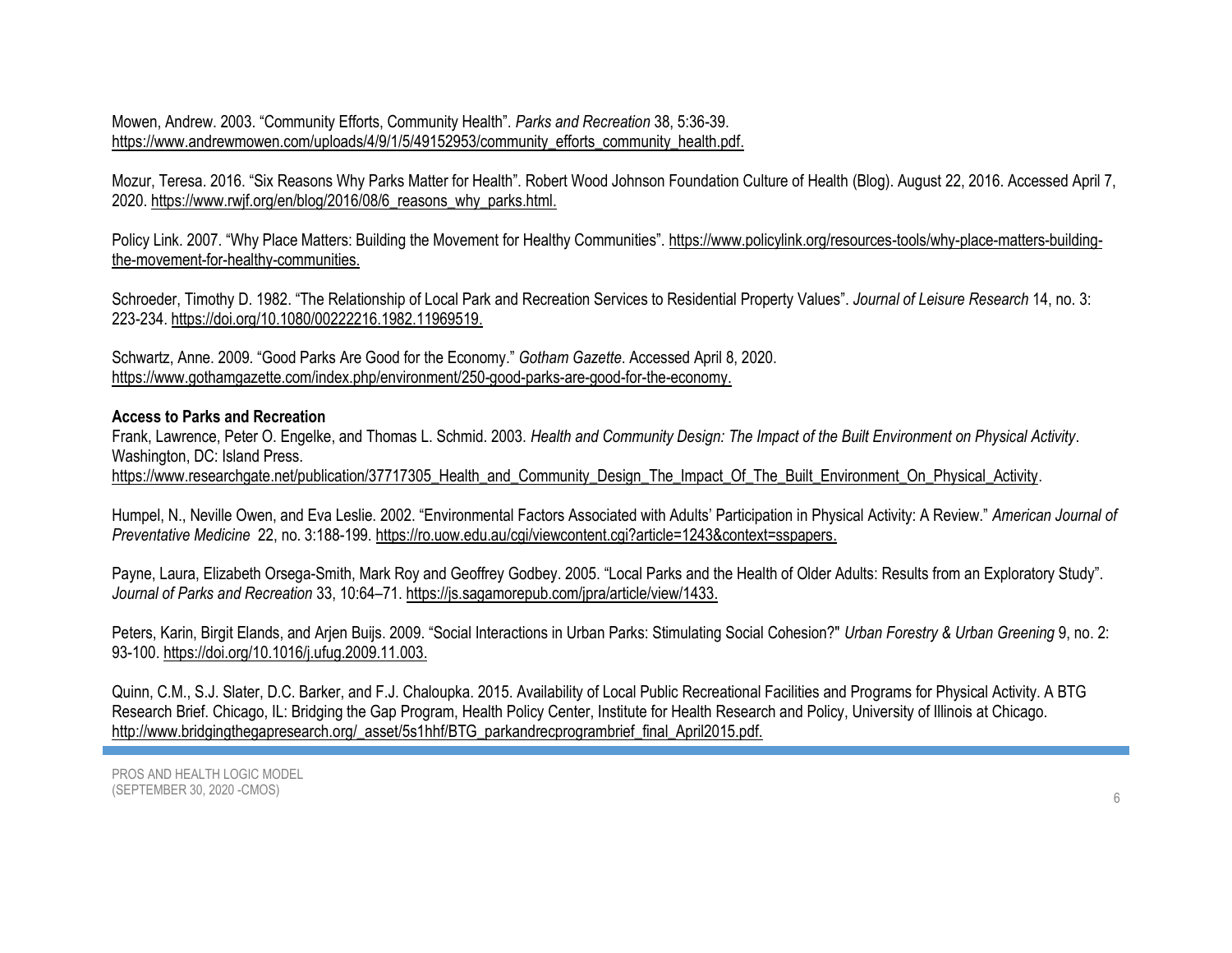## Robert Wood Johnson Foundation. 2010. *Parks, Playgrounds and Active Living.* [https://activelivingresearch.org/sites/activelivingresearch.org/files/Synthesis\\_Mowen\\_Feb2010\\_0.pdf.](https://activelivingresearch.org/sites/activelivingresearch.org/files/Synthesis_Mowen_Feb2010_0.pdf)

Takano, T, K Nakamura, and M Watanabe. 2002. "Urban Residential Environments and Senior Citizens' Longevity in Megacity Areas: The Importance of Walkable Green Spaces". *Journal of Epidemiology and Community Health* 56, no.12: 913-16[. https://www.ncbi.nlm.nih.gov/pmc/articles/PMC1756988/.](https://www.ncbi.nlm.nih.gov/pmc/articles/PMC1756988/)

Witten K., Hiscock R., Pearce J., and Blakely T. 2008. "Neighbourhood Access to Open Space and Physical Activity of Residents: A National Study". *Preventive Medicine*. 2008;47:299–303[. https://www.ncbi.nlm.nih.gov/pubmed/18533242.](https://www.ncbi.nlm.nih.gov/pubmed/18533242)

Wolch, J., Jerrett, M., Reynolds, K., McConnell, R., Chang, R., Dahmann, N., et al. 2011. "Childhood Obesity and Proximity to Urban Parks and Recreational Resources: A Longitudinal Cohort Study". *Health & Place* 17, no. 1: 207-214. [https://activelivingresearch.org/childhood-obesity-and-proximity-urban-parks-and](https://activelivingresearch.org/childhood-obesity-and-proximity-urban-parks-and-recreational-resources-longitudinal-cohort-study-0)[recreational-resources-longitudinal-cohort-study-0.](https://activelivingresearch.org/childhood-obesity-and-proximity-urban-parks-and-recreational-resources-longitudinal-cohort-study-0)

#### **Access to Trails and Greenspace**

American Public Health Association Policy Statement. 2013. "Improving Health and Wellness through Access to Nature". [https://www.apha.org/policies-and](https://www.apha.org/policies-and-advocacy/public-health-policy-statements/policy-database/2014/07/08/09/18/improving-health-and-wellness-through-access-to-nature)[advocacy/public-health-policy-statements/policy-database/2014/07/08/09/18/improving-health-and-wellness-through-access-to-nature.](https://www.apha.org/policies-and-advocacy/public-health-policy-statements/policy-database/2014/07/08/09/18/improving-health-and-wellness-through-access-to-nature)

Branas, Charles C., Rose A. Cheney, John M. MacDonald, Vicky W. Tam, Tara D. Jackson, and Thomas R. Ten Have. 2011. "A Difference-in-Differences Analysis of Health, Safety, and Greening Vacant Urban Space." *American Journal of Epidemiology* 174, no. 11: 1296–1306. https://doi: [10.1093/aje/kwr273.](https://dx.doi.org/10.1093%2Faje%2Fkwr273)

Dinnie, Elizabeth, Katrina M Brown, and Sue Morris. 2013. "Community, Cooperation and Conflict: Negotiating the Social Well-being Benefits of Urban Greenspace Experiences." *Landscape and Urban Planning.* 112: 1-9[. https://doi.org/10.1016/j.landurbplan.2012.12.012.](https://doi.org/10.1016/j.landurbplan.2012.12.012)

Heerwagon, Judith. 2009. "Biophilia, Health, and Well-being". *Gen. Tech Rep. NRS-P-39 U.S. Department of Agriculture, Forest Service, Northern Research Station:* 38-57. [https://www.nrs.fs.fed.us/pubs/gtr/gtr-nrs-p-39papers/04-heerwagen-p-39.pdf.](https://www.nrs.fs.fed.us/pubs/gtr/gtr-nrs-p-39papers/04-heerwagen-p-39.pdf)

Louv, Richard. 2005. "Nature Deficit: Is ADHD Research Overlooking the Green Factor?" *Orion Magazine* 70-71. [https://www.firenewsroom.org/sites/default/files/Louv-Health-JulAug05.pdf.](https://www.firenewsroom.org/sites/default/files/Louv-Health-JulAug05.pdf)

Malakoff, D. 1995. "What Good Is Community Greening?" *Community Greening Review* 5: 4-11[. http://nwrage.org/content/what-good-community-greening.](http://nwrage.org/content/what-good-community-greening)

PROS AND HEALTH LOGIC MODEL (SEPTEMBER 30, 2020 -CMOS)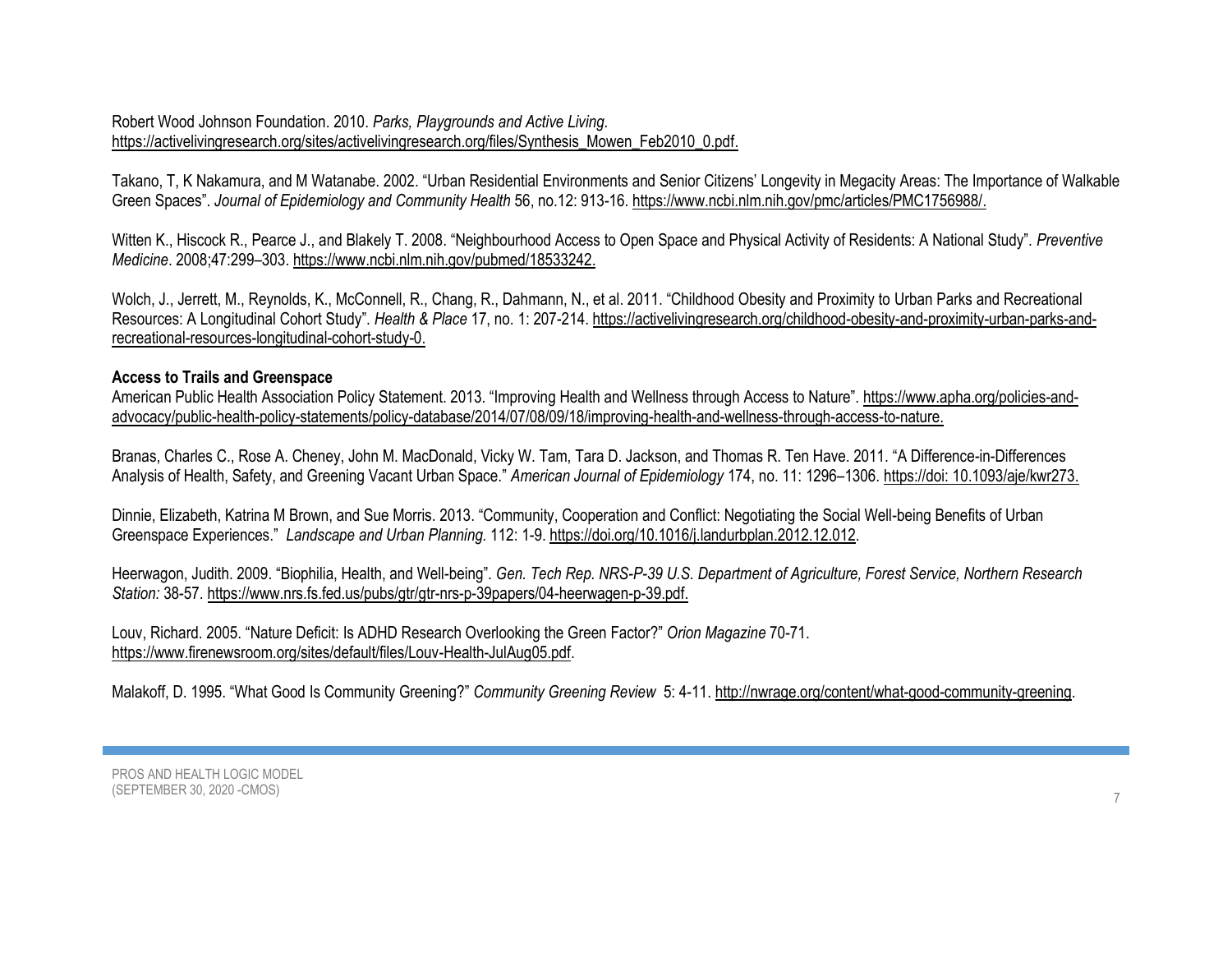New York State Department of Environmental Conservation. "Immerse Yourself in a Forest for Better Health." Accessed April 7, 2020. [https://www.dec.ny.gov/lands/90720.html.](https://www.dec.ny.gov/lands/90720.html)

Pretty, J., J. Peacock, M. Sellens, and M. Griffin. 2005. "The Mental and Physical Health Outcomes of Green Exercise." *International Journal of Environmental Health Research* 15, no.5: 319-337[. https://www.ncbi.nlm.nih.gov/pubmed/16416750.](https://www.ncbi.nlm.nih.gov/pubmed/16416750)

Schantz, Peter and Erik Strigell. 2008. "Are Green Elements Principal Pull Factors for Physical Activity?" Stockholm: The Research Unit for Movement, Health and Environment. The Swedish School for Sport and Health Sciences.

### **Recreation Programming**

Alaimo, Katherine, Thomas M. Reischl, and Julie Ober Allen. 2010. "Community Gardening, Neighborhood Meetings, and Social Capital." *Journal of Community Psychology* 38, no. 4: 497-514. [https://eric.ed.gov/?id=EJ895792.](https://eric.ed.gov/?id=EJ895792)

Armstrong, D. 2000. "A Survey of Community Gardens in Upstate New York: Implications for Health Promotion and Community Development." *Health and Place* 6, no. 4: 319-27. https://doi.org[/10.1016/s1353-8292\(00\)00013-7.](https://doi.org/10.1016/s1353-8292(00)00013-7)

Glover, Troy D. 2004. "Social Capital in the Lived Experiences of Community Gardeners." *Leisure Sciences* 26, no. 2: 143-162. [https://doi.org/10.1080/01490400490432064.](https://doi.org/10.1080/01490400490432064)

Howard, Megan and Sam Garrett. 2019. "Creating Healthy Communities: Arts + Public Health in America." *International Arts + Mind Lab Post.* Accessed May 27, 2020. [https://www.artsandmindlab.org/creating-healthy-communities-arts-public-health-in-america/.](https://www.artsandmindlab.org/creating-healthy-communities-arts-public-health-in-america/)

State of California Resources Agency. 2005. *The Health and Social Benefits of Recreation: An Element of the California Outdoor Recreation Planning Program*. Sacramento, CA: California State Parks. [https://www.parks.ca.gov/pages/795/files/benefits%20final%20online%20v6-1-05.pdf.](https://www.parks.ca.gov/pages/795/files/benefits%20final%20online%20v6-1-05.pdf)

Stuckey, Heather L., and Nobel, Jeremy. 2010. "The Connection between Art, Healing, and Public Health: A Review of Current Literature." *American Journal of Public Health* 100, no.2. [https://www.ncbi.nlm.nih.gov/pmc/articles/PMC2804629/.](https://www.ncbi.nlm.nih.gov/pmc/articles/PMC2804629/)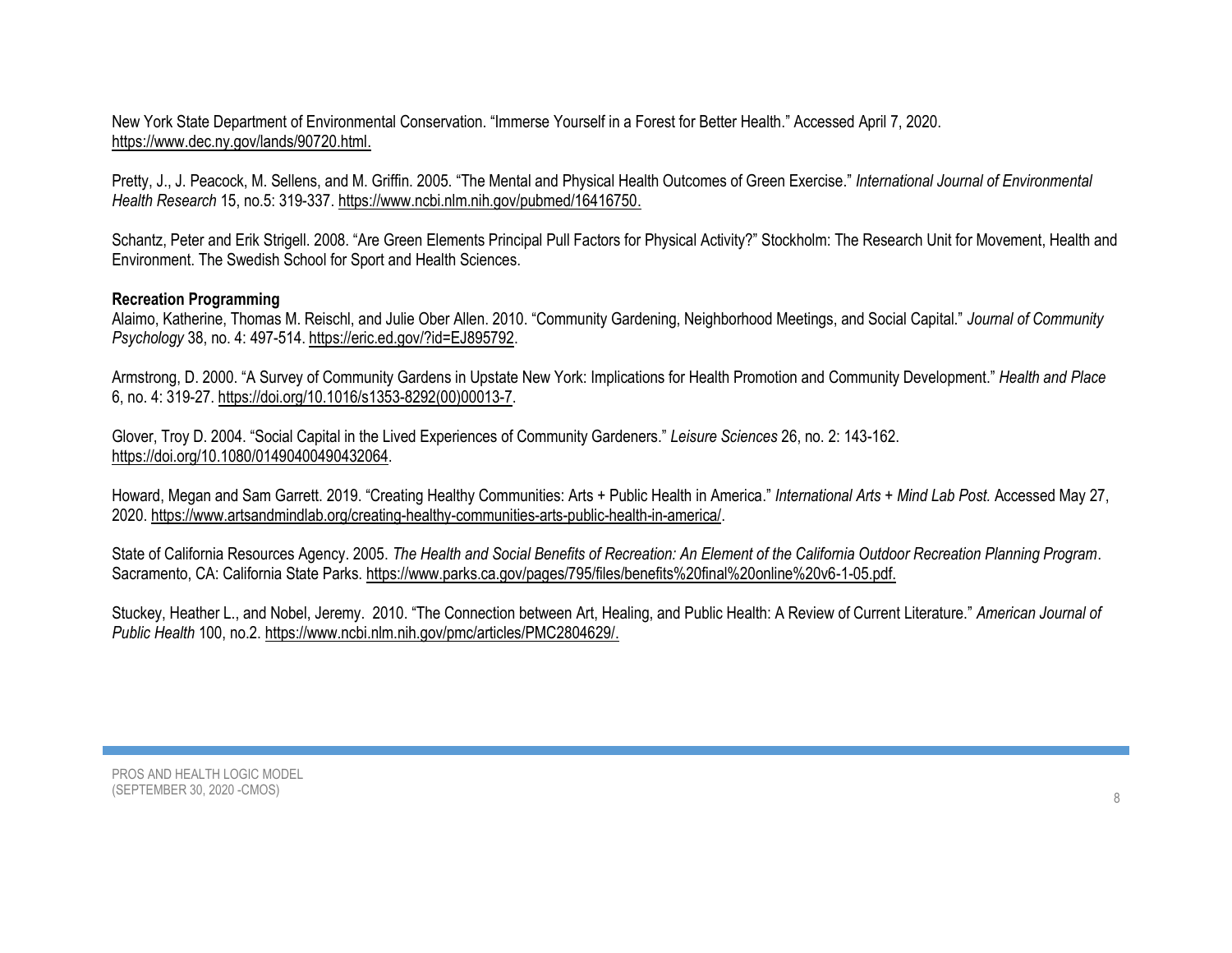# **Park Prescription (Rx) Program**

Root, Tik. 2017. "Doctors Are Prescribing Park Visits to Boost Patient Health." *National Geographic.* Accessed June 6, 2020. [https://www.nationalgeographic.com/news/2017/06/parks-prescribes-doctors-health-environment/.](https://www.nationalgeographic.com/news/2017/06/parks-prescribes-doctors-health-environment/)

US National Parks Service. 2020. "ParkRx Day: Reasons to connect with nature on ParkRx Day." Accessed June 2, 2020. [https://www.nps.gov/subjects/healthandsafety/park-rx.htm.](https://www.nps.gov/subjects/healthandsafety/park-rx.htm)

Zarr, R., L. Cottrell, and C. Merrill. 2017. "Park Prescription (DC Park Rx): A New Strategy to Combat Chronic Disease in Children." *Journal of Physical Activity and Health* 14, no. 1: 1-2. [http://dx.doi.org/10.1123/jpah.2017-0021.](http://dx.doi.org/10.1123/jpah.2017-0021)

### **Other Admin Policies**

Bell, Judith, Gabriella Mora, Erin Hagan, DVictor Rubin, and Allison Karpyn. *Access to Healthy Food and Why It Matters: A Review of the Research.* Policy Link and the Food Trust. [http://thefoodtrust.org/uploads/media\\_items/access-to-healthy-food.original.pdf.](http://thefoodtrust.org/uploads/media_items/access-to-healthy-food.original.pdf)

Fraley, Todd D., Kate Sheridan, Joel J. Africk, and Matt Maloney. 2014. *Smoke-Free Parks: A Comprehensive Review of the Policy Considerations underlying State and Municipal Smoke-free Parks Laws.* 

National Recreation and Parks Association, and Public Health Law Center at Mitchell Hamline School of Law. 2017. *Reducing Food Waste In Out-Of-School Time: Best Practices Guide*. [https://www.publichealthlawcenter.org/sites/default/files/resources/OST-Food-Waste-Best-Practices-Guide-2017.pdf.](https://www.publichealthlawcenter.org/sites/default/files/resources/OST-Food-Waste-Best-Practices-Guide-2017.pdf)

Schwartz, Mark. 2007. "Exposure to Secondhand Tobacco Smoke in Outdoor Settings a Risk, Study Shows." *Stanford Report*. Accessed June 2, 2020. [http://news.stanford.edu/news/2007/may9/smoking-050907.html.](http://news.stanford.edu/news/2007/may9/smoking-050907.html)

# **Health-in-All Policies**

Florida Department of Health in Hillsborough County and Association of State and Territorial Health Officials. 2016. *A Health Impact Assessment of a County Parks and Recreation Fitness Policy in Hillsborough County, Florida*. A Tobacco White Paper Series. Chicago, IL: Respiratory Health Association. [https://www.pewtrusts.org/-/media/assets/external-sites/health-impact-project/tnc-parks-and-rec-hia-final-report.pdf.](https://www.pewtrusts.org/-/media/assets/external-sites/health-impact-project/tnc-parks-and-rec-hia-final-report.pdf)